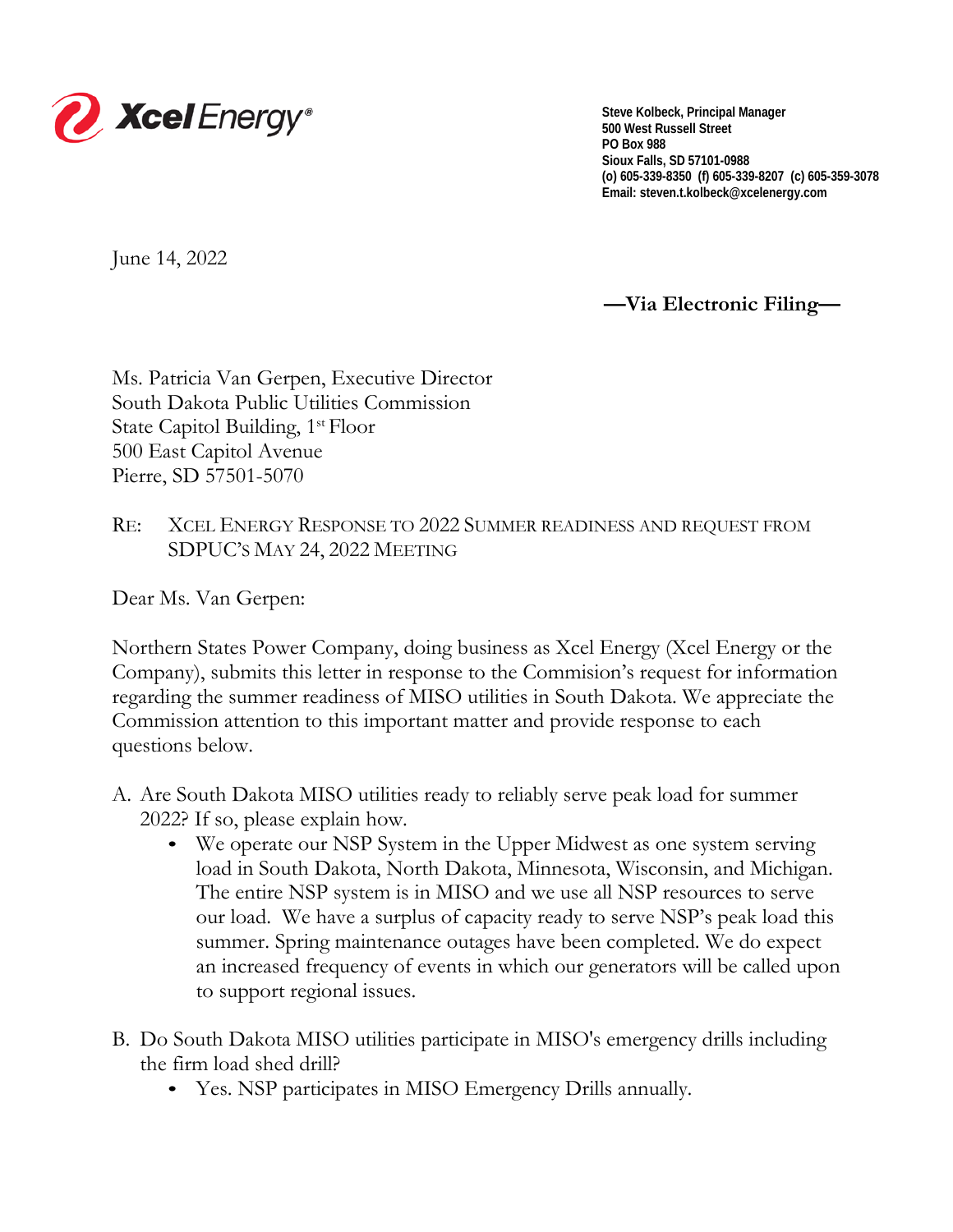- C. Do South Dakota MISO utilities have a comprehensive plan for firm load shed?
	- Yes. Xcel Energy (NSP) has a procedure for firm load shed that is reviewed and trained on annually. Controlled outages will be implemented where most effective to maintain overall transmission system reliability in real time. As part of our operational planning process and protocol, we identify hospitals and other sensitive customers and the specific feeders that serve their facilities so they may be excluded from controlled outages. When planning for controlled outages, we identify these customers using a vetting process involving several departments within Xcel Energy including our Engineering team, Operations team, and Account Management team. Our procedures include communication with customer in advance of and during any load shed.
- D. How often do South Dakota MISO utilities update their firm load shed plans?
	- Xcel Energy (NSP) reviews the load shed plans annually as required by NERC Emergency Operations Procedures EOP-011. Updates are made as additional load needs are identified or changes on the system require the need for modifications to the plan.
- E. Do South Dakota MISO utilities have any concern with MISO's recent capacity auction result or are South Dakota MISO utilities taking any actions in response to the results?
	- Xcel Energy (NSP) currently has more capacity than needed to serve our MISO load and we offered significant amounts of capacity to the MISO Planning Reserve Auction (PRA) that is available to serve regional needs. We also note the MISO Zones 1, 2, and 3 which includes load in South Dakota, North Dakota, Minnesota, Wisconsin, and Iowa have excess capacity that is available to serve the larger MISO region. MISO has reported that 1.4 GW of capacity, located in Zones 4 and 5 that did not participate in the PRA will not retire until after the summer season.

Since the larger MISO region has a capacity shortfall, we do have concerns regarding MISO's determination of declaration areas for emergency events. We have seen in the past that Load Balancing Authorities (LBAs) in MISO North were included in an emergency event with the LBAs in the Central region, but it was obvious from the price separation that constraints precluded the deliverability of the MISO North generation to the impacted area. If this occurred during a MaxGenEvent that proceeded to the load shed stage, then LSEs in MISO North would be required to shed load on a